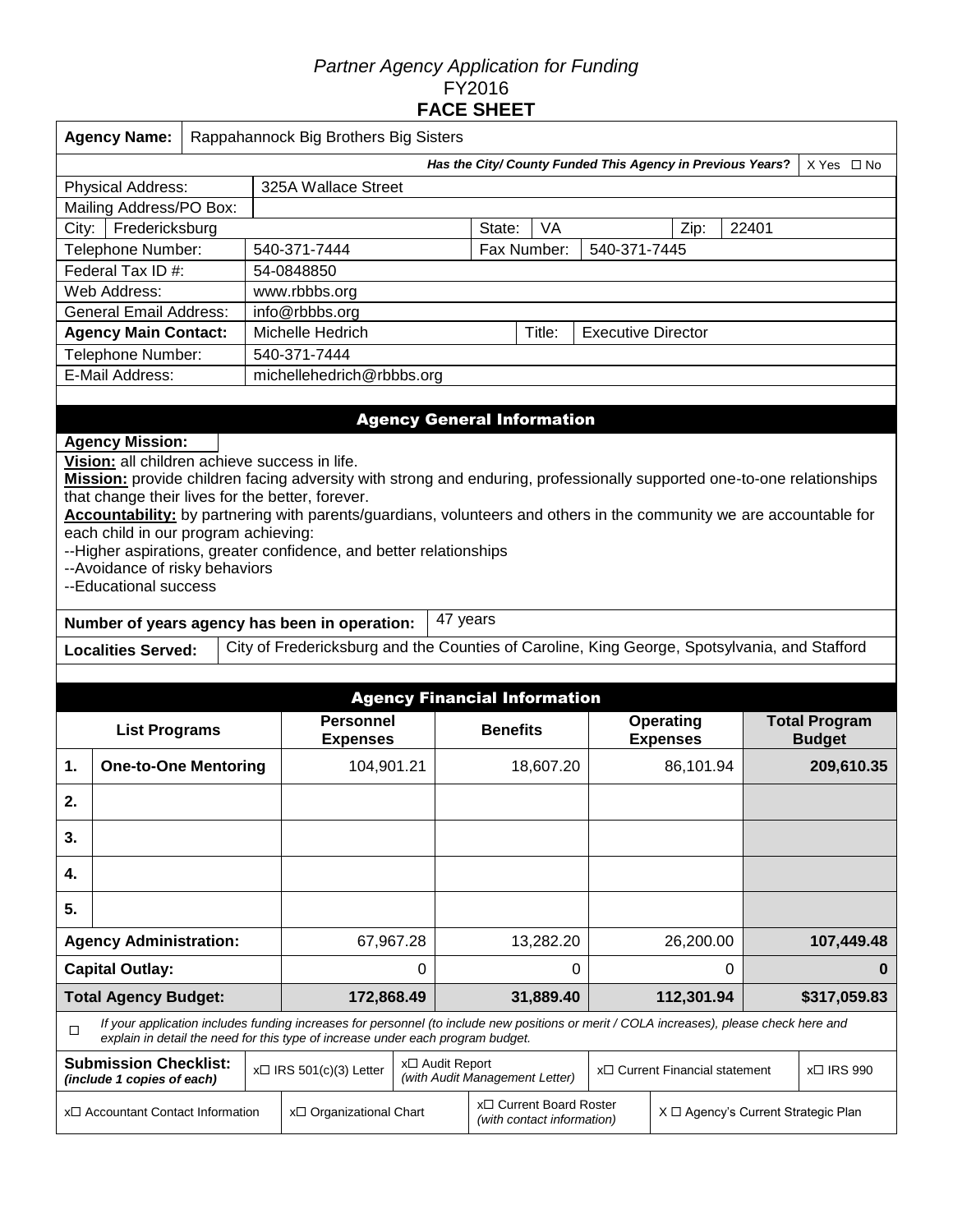# *Partner Agency Funding Application FY 2016 BUDGET EXPLANATIONS*

*Agency Name: Page 2*

Rappahannock Big Brothers Big Sisters

## **Agency Administrative Expenses:**

**In the box below, provide an overview of the administrative costs detailed on the face sheet for the agency as a whole. Please provide justification for and specific amounts of administrative costs that are defrayed by locality funds. If your agency is requesting an increase or decrease in administrative funding, please describe, in detail, the reasons for these changes. (The description should not exceed 15 lines of text.)**

The administrative personnel expenses listed in Agency Financial Information include the salaries for the Executive Director and Office Assistant. The Agency Administration Operating Expenses are the expenses associated with our fundraising events. The monies received from local funding are used to defray program costs. Our organization has many fundraisers to support our budget of administrative and program costs.

### **Capital Outlay:**

**In the box below, provide an overview of the capital expenses detailed on the face sheet for the agency as a whole. Please provide justification for and specific amounts of capital costs that are defrayed by locality funds. (The description should not exceed 10 lines of text.)**

**N/A**

### **Personnel Expenses (General):**

**In the box below, provide an overview of any increases or decreases in general personnel expenses for the agency. This would include any planned or projected merit or COLA increases, or new positions being requested. Also include a description of any changes to agency benefits structure or cost. (The description should not exceed 10 lines of text.)**

The RBBBS staff salaries were not increased for 6 years FY08-FY12 & FY14. The staff salaries increased by 2% COLA in FY13 & FY15. With the recent departure of a full time staff member, it was decided to replace that position with two part time positions that do not include benefits.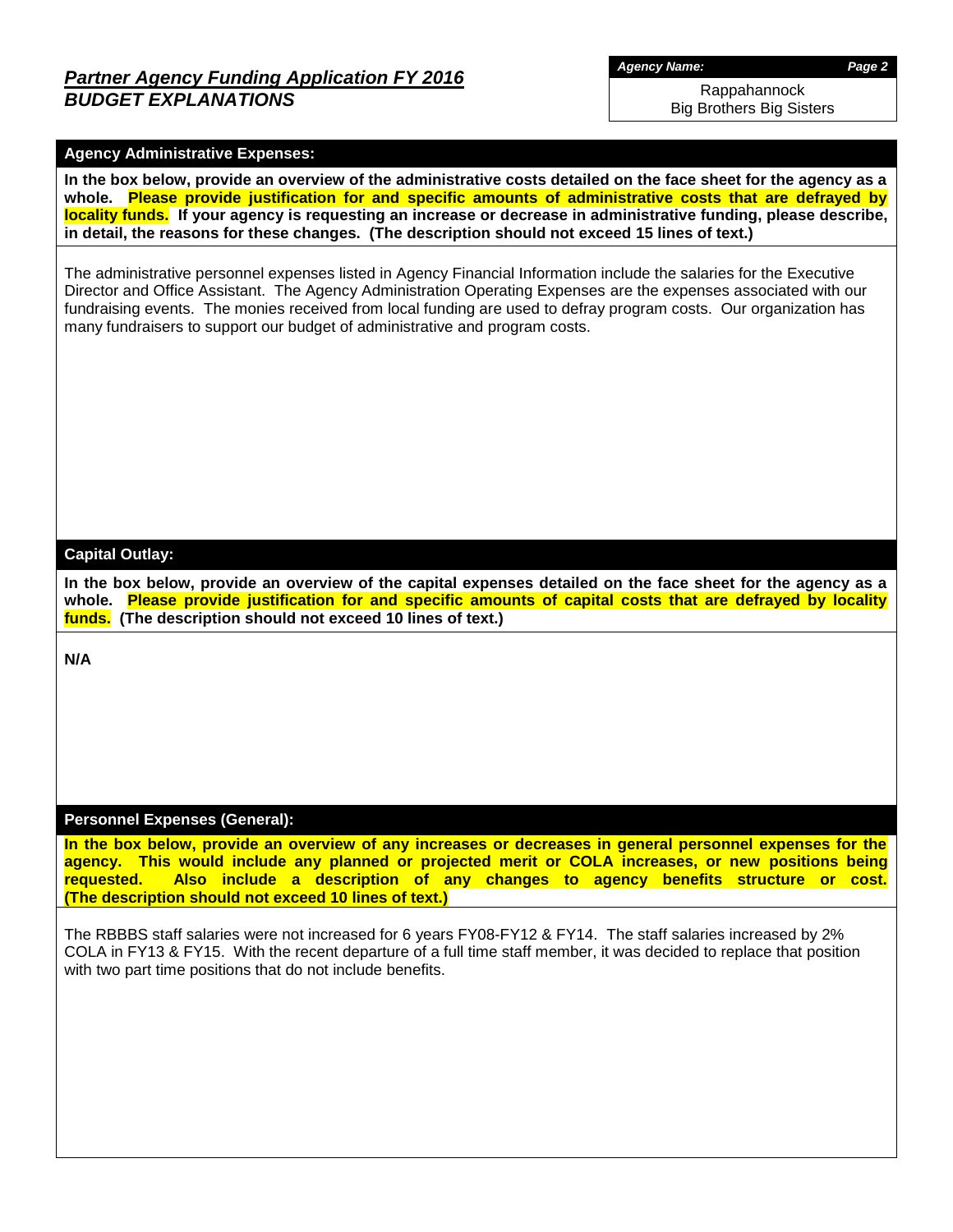# *Partner Agency Funding Application FY 2016 BUDGET EXPLANATIONS*

*Agency Name: Page 3*

Rappahannock Big Brothers Big Sisters

## Budget Information

Please complete the following chart with the financial information for the agency as a whole. In each area include the budget specifically allocated to your agency from each locality/entity listed below.

|                                        | FY2014 Actual | FY2015 Budgeted | <b>FY2016 Projected</b> |
|----------------------------------------|---------------|-----------------|-------------------------|
| <b>Caroline</b>                        | 0             | 0               | $\mathbf 0$             |
| Fredericksburg                         | 10,000.00     | 10,000.00       | 10,500.00               |
| <b>King George</b>                     | 0             | 0               | 0                       |
| Spotsylvania                           | 5,000.00      | 5,000.00        | 5,500.00                |
| <b>Stafford</b>                        | 6,500.00      | 5,850.00        | 6,350.00                |
| <b>United Way</b>                      | 44,147.25     | 10,000.00       | 30,000.00               |
| <b>Grants</b>                          | 61,034.96     | 52,000.00       | 55,000.00               |
| <b>Client Fees</b>                     | 0             | 0               | 0                       |
| <b>Fundraising</b>                     | 121,556.54    | 172,350.00      | 172,350.00              |
| <b>Other</b> (explain below)           | 43,364.51     | 62,300.00       | 43,300.00               |
| <b>Total Agency Budget</b><br>for PD16 | 291,603.26    | 317,500.00      | 323,000.00              |

Detail below what is included in the category 'Other':

| <b>Revenues Other</b> | <b>FY2014</b> | <b>FY2015</b> | <b>FY2016</b> |
|-----------------------|---------------|---------------|---------------|
| Donations             | 34,312.70     | 29,000.00     | 30,000.00     |
| <b>Bequests</b>       | 500.00        | 0.00          | 0.00          |
| <b>Earned Revenue</b> | 181.81        | 200.00        | 200.00        |
| Sales Revenue         | 120.00        | 100.00        | 100.00        |
| Reserves              | 8,250.00      | 33,000.00     | 13,000.00     |
|                       | 43.364.51     | 62,300.00     | 43,300.00     |

Donations *include Annual Fund, Board giving, solicited and unsolicited donations.*

Bequests *include one time memorial donations.*

Earned Revenue *is interest on bank accounts.*

Sales Revenue *is from cookbook sales.*

Reserves *are monies that the Board has temporarily restricted from our reserves fund to our operating budget.*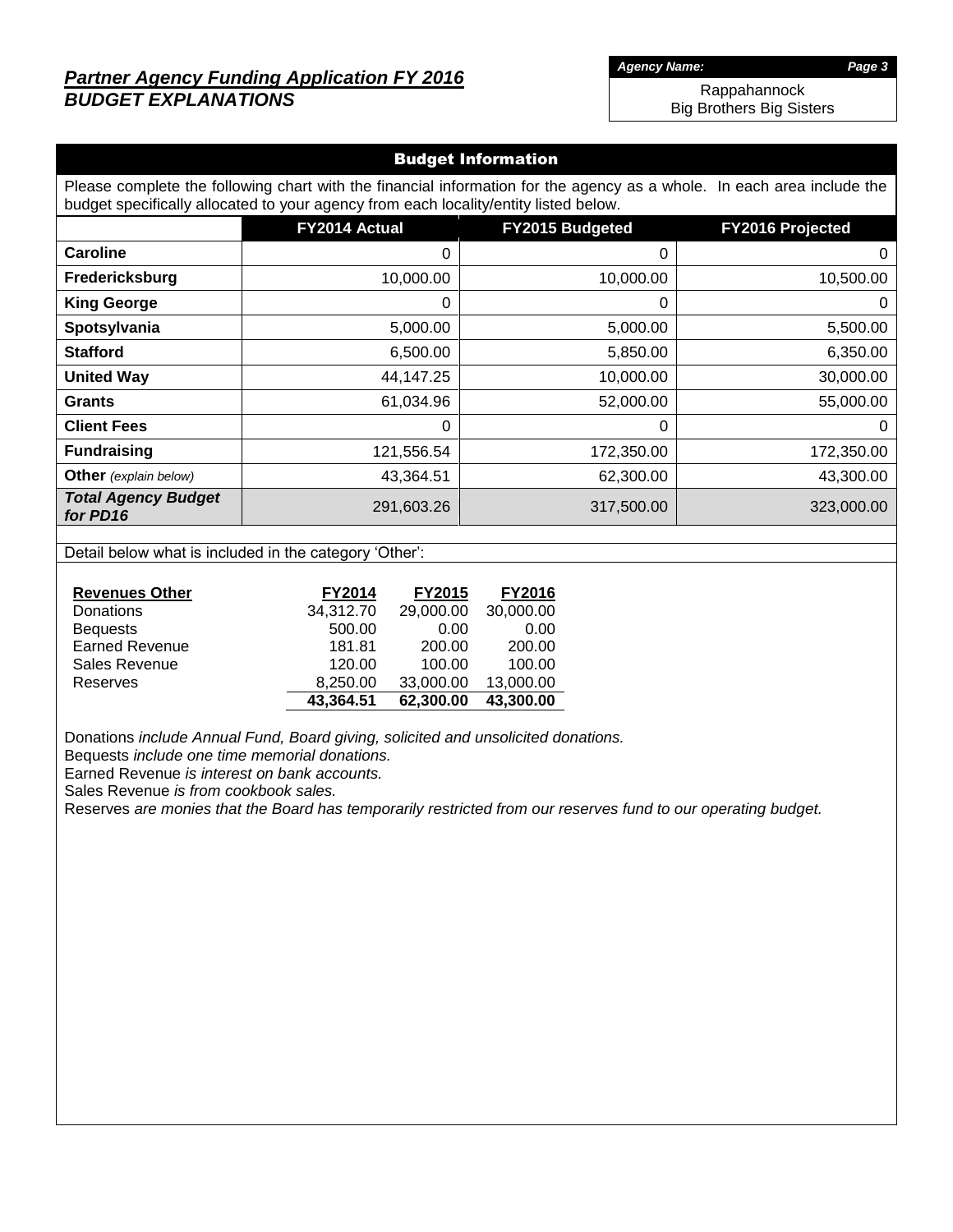# *Partner Agency Funding Application FY 2016 BUDGET EXPLANATIONS*

*Agency Name: Page 4*

Rappahannock Big Brothers Big Sisters

Please detail below any legislative initiatives or issues that may impact the agency for the upcoming year and how you are planning for them. This could include new legislation that may increase or decrease projected funding at any level (Federal/State/Local), or could affect grants or designated funds as they are currently received. If you are aware of "outside" funding sources that will expire or be reduced on a set cycle or date, please note those below and how you are planning for them.

There are not legislative initiatives or issues that may impact our agency. Most of our grant funding is awarded on a yearly basis. For any grants that are not renewed, the plan to fill the void is to seek other grants or increase fundraising.

Please detail below any identified agency needs or areas of concern that are currently not being addressed in your funding request. This could include training or technical assistance for specific areas, administrative support for a program or service, evaluation of current programs, or consultation for strategic planning, board support, or fundraising.

An identified area of need is in expanding our program to meet the needs of more children. School staff and parents are continuously seeking our assistance for children in need of a mentor above our current capacity for staff caseload. We do not have a need for any of the other areas listed above.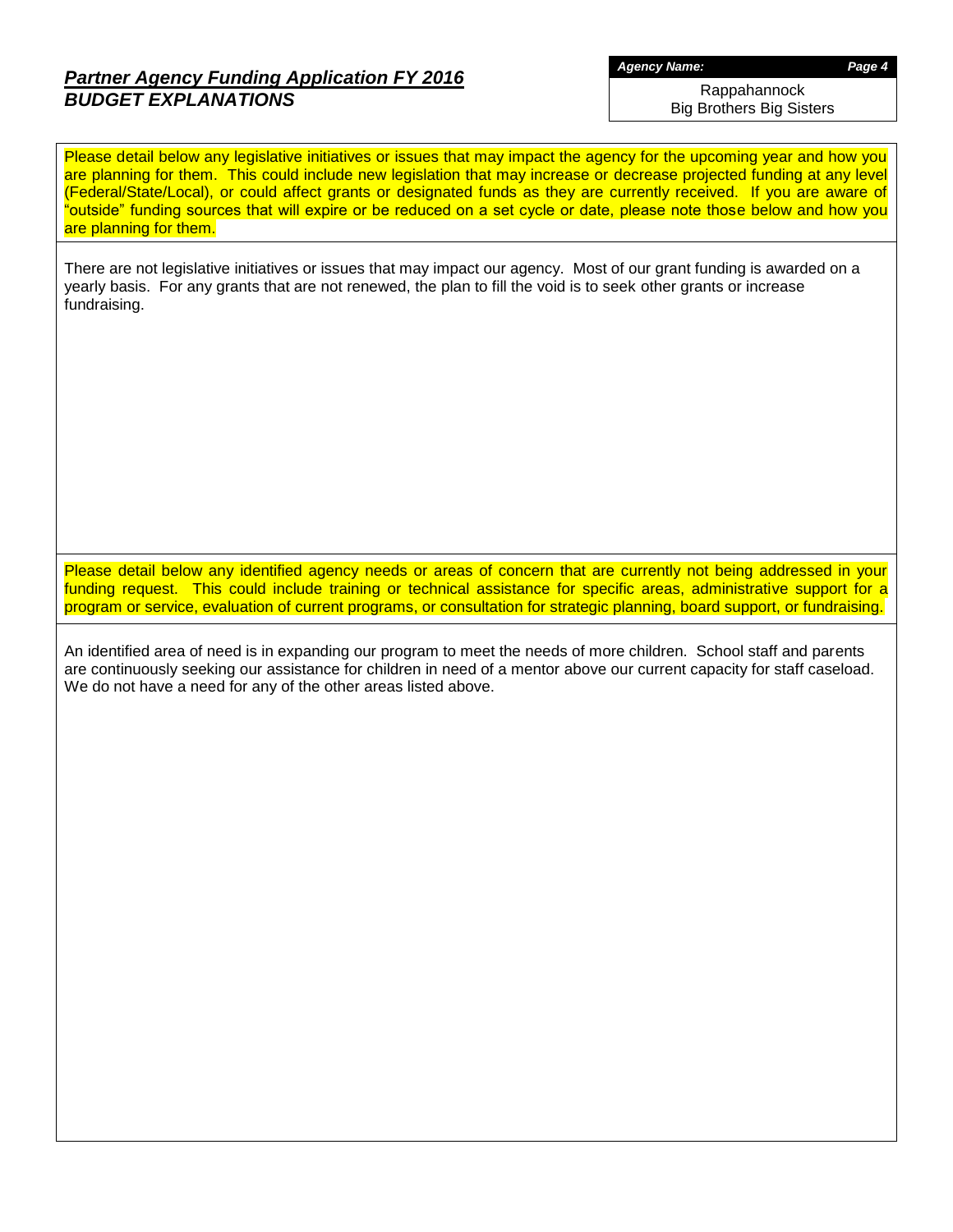*Agency Name: Page 5*

Rappahannock Big Brothers Big Sisters

**Please use the area below to provide any locality specific notes or statements that may be relevant to your application.**

### City of Fredericksburg:

RBBBS is requesting an increase in funding from \$10,000 to \$10,500. The funding provided by the City of Fredericksburg represents 3.1% of our funding source. In FY14, out of the 247 children served, 75 of them (30%) were from Fredericksburg. The average cost of supporting a match for one year is about \$1,200. Therefore, the cost of serving the 75 Fredericksburg children is \$90,000. The statistics in Fredericksburg for economically disadvantaged children reveal a need for a proven prevention program like ours. More than 54% of children in Fredericksburg were eligible for free and reduced lunches in AY2013-14. The graduation rate for economically disadvantaged students in Fredericksburg is 69% compared to an 82% rate for all students. Our program supports the education system of Fredericksburg by helping these economically disadvantaged children reach graduation.

Caroline County:

King George County:

### Spotsylvania County:

RBBBS is requesting an increase in funding from \$5,000 to \$5,500. The funding provided by Spotsylvania County represents 1.8% of our funding source. In FY14, out of the 247 children served, 60 of them (24%) were from Spotsylvania. The average cost of supporting a match for one year is about \$1,200. Therefore, the cost of serving the 60 Spotsylvania children is \$72,000. The statistics in Spotsylvania for economically disadvantaged children reveal a need for a proven prevention program like ours. More than 36% of children in Spotsylvania were eligible for free and reduced lunches in AY2013-14. The graduation rate for economically disadvantaged students in Spotsylvania is 78% compared to a 89% rate for all students. Our program supports the education system of Spotsylvania by helping these economically disadvantaged children reach graduation. At the request of Spotsylvania County School Administrators, we are expanding our Bigs in Schools program to Harrison Road Elementary School this current school year.

## Stafford County:

RBBBS is requesting an increase in funding from \$5,850 to \$6,350. The funding provided by Stafford County represents 1.8% of our funding source. In FY13, Stafford County decreased funding to our organization by 37%. In FY14, out of the 247 children served, 76 of them (31%) were from Stafford. The average cost of supporting a match for one year is about \$1,200. Therefore, the cost of serving the 76 Stafford children is \$91,200. The statistics in Stafford for economically disadvantaged children reveal a need for a proven prevention program like ours. More than 26% of children in Stafford were eligible for free and reduced lunches in AY2013-14. The graduation rate for economically disadvantaged students in Stafford is 78% compared to a 90% rate for all students. Our program supports the education system of Stafford by helping these economically disadvantaged children reach graduation.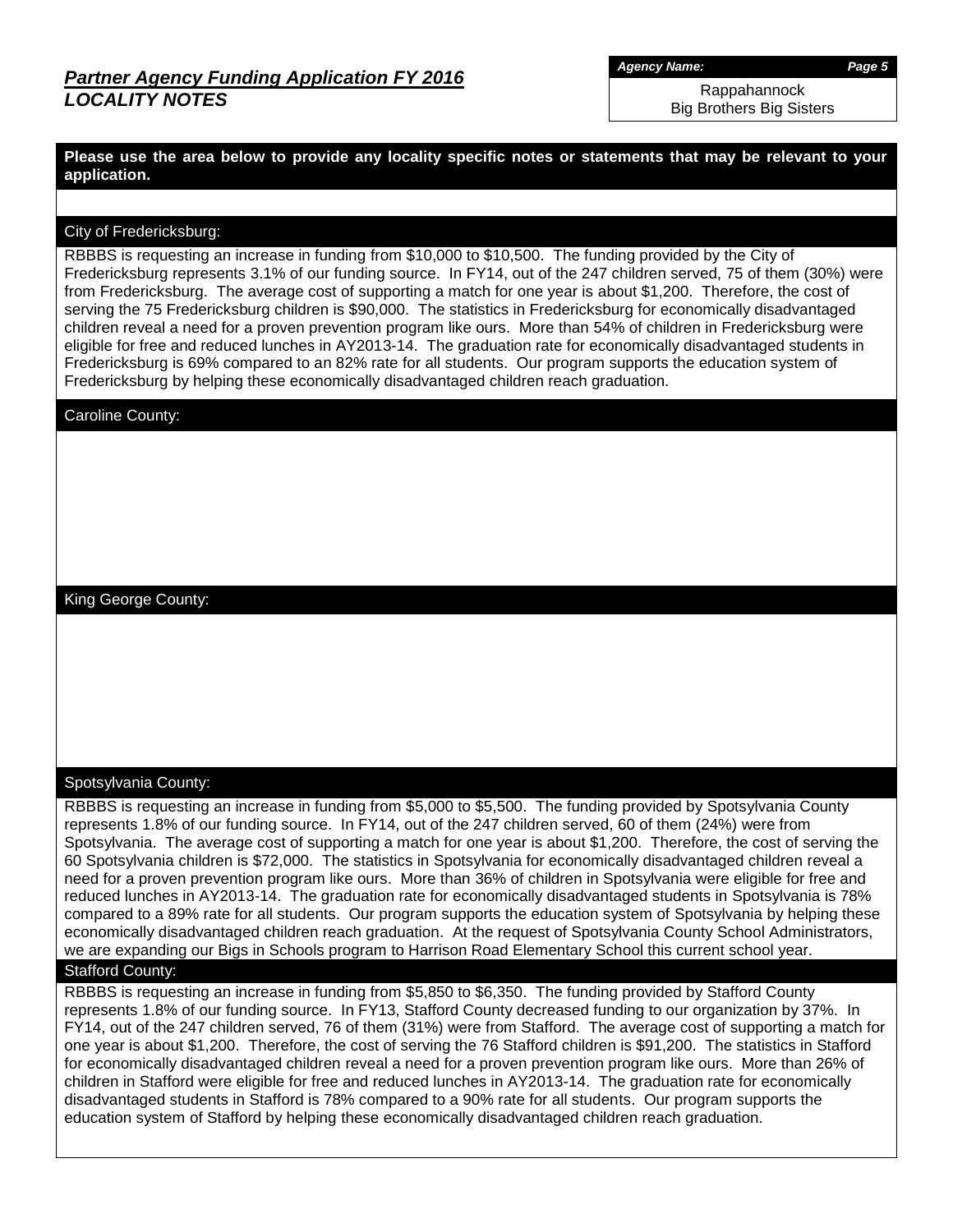*Partner Agency Funding Application FY2016 PROGRAM INFORMATION*

*Program Name: Page*

One-to-One Mentoring

## Each agency submitting a funding request must fill out the following pages for *each program* serving citizens within the region and for which funding is requested. Any incomplete applications or programs that do not have a full application will not be considered for funding. PLEASE do not include any unrequested information. Each locality reserves the right to request additional information once the application has been submitted.

|                         | .                           |        |                           |             |
|-------------------------|-----------------------------|--------|---------------------------|-------------|
| <b>Program Name:</b>    | <b>One-to-One Mentoring</b> |        | Is this a new program?    | □ Yes x□ No |
| <b>Program Contact:</b> | Michelle Hedrich            | Title: | <b>Executive Director</b> |             |
| Telephone Number:       | 540-371-7444                |        |                           |             |
| E-Mail Address:         | michellehedrich@rbbbs.org   |        |                           |             |
|                         |                             |        |                           |             |

**1. Program Purpose/Description:** *(the following description should not exceed 10 lines of text)*

Rappahannock Big Brothers Big Sisters (RBBBS) exists to provide children facing adversity with volunteer adult mentors. Our program of mentoring, and the National Standards for implementing and evaluating it, were created to have the greatest impact on a child at risk of failure. It is research-based and scientifically proven to achieve success for children. Our services include: volunteer screening, youth assessment, determining the best match of adult and child, ongoing supervision/support (to the parent, volunteer and child) and measurement of results. Our program meets the needs of the community by investing in children to help them achieve educational success and be prepared for the workforce. We help them reach their potential to become contributing citizens. We help the community avoid the high economic and opportunity costs associated with failure i.e. high school dropouts and juvenile criminals. Mentoring impacts each child in a variety of ways. Our strategic outcomes include 1) educational success, 2) avoidance of risky behavior, and 3) improved social competency which are the building blocks that children need for a productive life.

**2. Justification of Need:** *(Please state clearly why this service should be provided to the citizens of the region and why the localities should consider this funding request. If this is a new program, be sure to include the benefit to the region for funding a new request. The following should not exceed 10 lines of text, and should include the most recent data available.)*

In our region, economically disadvantaged students have lower graduation rates (68%-85%) compared to other students (81%-92%). One indicator of economically disadvantaged students is the percent eligible for free and reduced lunches (26%-54%). School Counselors increasingly call on us to find mentors for children who need support and are at risk of not meeting the Standards of Learning. Our one-to-one mentoring program meets the needs of individual children and the community by helping children to develop behaviors that demonstrate the value of education and lead to graduation. Many children live with a guardian who is challenged by time, ability and circumstances to provide the necessary support for educational and civic activities. These children have an elevated exposure to crime, violence, and substance abuse which impedes success in school. Parents and educators have seen positive results for at-risk children with RBBBS mentors. Mentoring is a cost effective approach to serve these children. For every dollar invested in RBBBS, communities see a return benefit through reduced violence/crime and improved educational outcomes.

**3. Program Collaboration:** *(The following should describe, in detail, examples of collaborative efforts and key partnerships between your program and other programs or agencies in the area, and should not exceed 10 lines of text.)*

National Society of Black Engineers – provides volunteer mentors, donations, ambassadors for our mentoring program, collaborate on advancing STEM (Science, Technology, Engineering, Math) efforts.

Community Collaborative for Youth and Families – Executive Director is a Leadership Team member and collaborates to strengthen the network of community services and strengthen the outcomes/impact for at risk children.

Passport to Manhood – partner with Omega Psi Phi Fraternity and the Boys & Girls Club on this program for boys ages 12-14. We provide specialized mentor training to all Omega mentors and support the application process and participation for boys in our program who want to join this program.

University of Mary Washington- students serve as mentors and interns. The University staff collaborates with recruiting student leaders and student volunteers.

YMCA – provides passes for our mentors/mentees to use the facilities to engage in healthy, positive physical activity.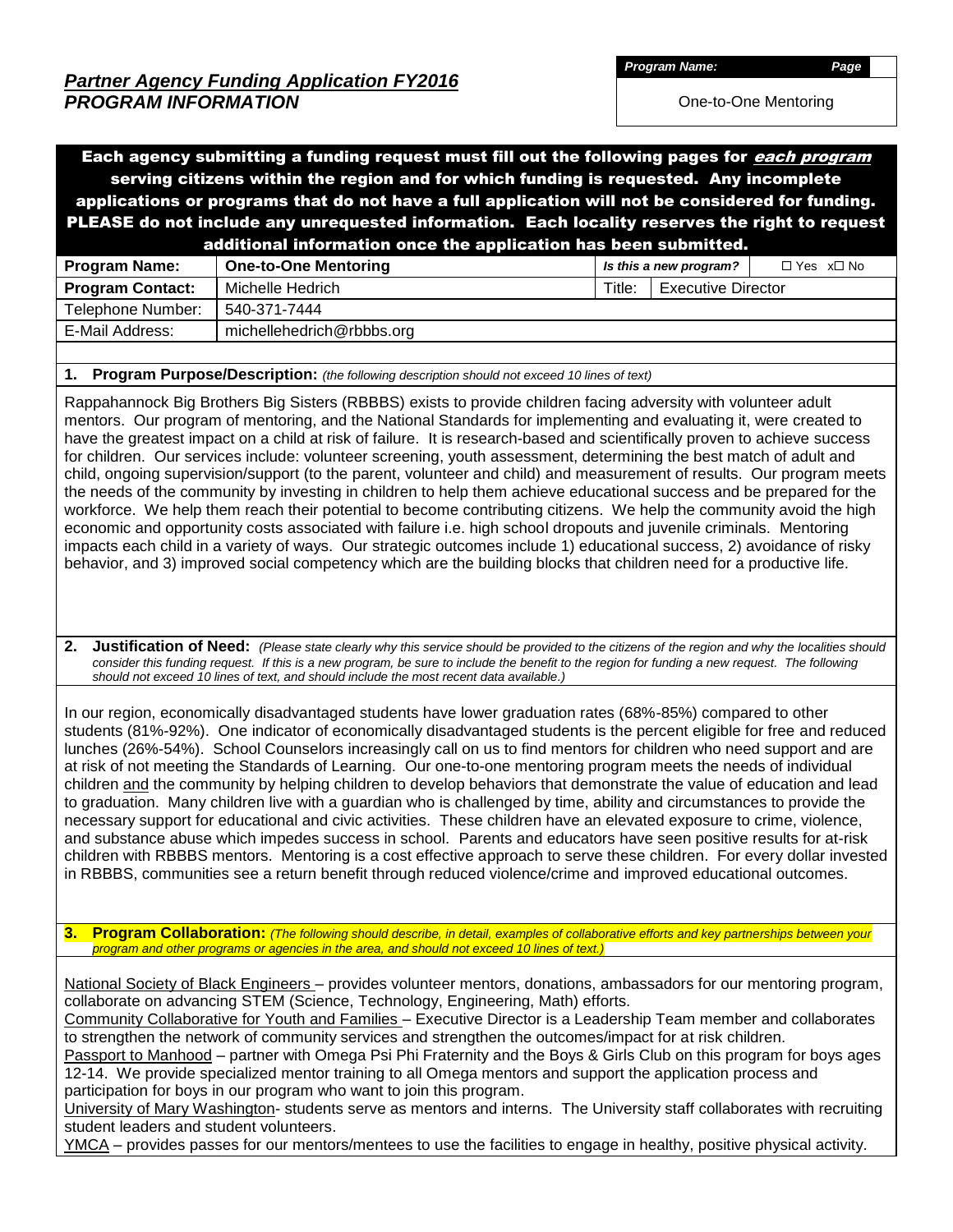# *Partner Agency Funding Application FY 2016 PROGRAM INFORMATION*

*Program Name: Page*

One-to-One Mentoring

**4. Program Audience and Service Delivery:** *(The following should describe the program's intended audience or client base and how those clients are served. This should include the location of the service and what geographic areas are served or targeted for service. If your program has specific entry or application criteria, please describe it below. Please do not exceed 10 lines of text.)*

The target population is children ages 6-18 who face adversity in their lives as a result of poverty, single parent household or parental incarceration or live in military families. Many children have little or no contact with the absent parent(s) or are in the custody of a guardian such as a grandmother. Children enter our program ages 6-13 and once matched, may continue until high school graduation. Our national research reveals that the greatest return on investment and best chance for success occurs if mentoring and intervention begins at ages 6-13. Children are referred by parents/guardians, teachers, or counselors. We match screened and trained adult volunteers (mentors) with at-risk children (mentees) who live in the region. Mentors provide positive direction to help children fulfill their potential. The mentors/mentees meet for at least two hours each week for a minimum of one year (application criteria for volunteers, parents and children). The mentors and mentees can meet anywhere in the community that they choose, as long as the parent gives consent. Our mentoring also takes place in some area schools.

**5. Client Fees:** *(Please describe the fees clients must pay for the services provided in this program, and how those fees are determined.)*

Rappahannock Big Brothers Big Sisters charges no fees for service.

**6.** Budget Information: (Please complete the following chart with the financial information for this program. In each area include the dollars *specifically allocated/requested for this program.)*

|                                         | FY2014 Actual | FY2015 Budgeted | FY2016 Projected |
|-----------------------------------------|---------------|-----------------|------------------|
| Caroline                                | 0             | 0               | 0                |
| Fredericksburg                          | 10,000.00     | 10,000.00       | 10,500.00        |
| <b>King George</b>                      | 0             | 0               | $\mathbf 0$      |
| Spotsylvania                            | 5,000.00      | 5,000.00        | 5,500.00         |
| <b>Stafford</b>                         | 6,500.00      | 5,850.00        | 6,350.00         |
| <b>United Way</b>                       | 44,147.25     | 10,000.00       | 30,000.00        |
| <b>Grants</b>                           | 61,034.96     | 52,000.00       | 55,000.00        |
| <b>Client Fees</b>                      | 0             | 0               | $\mathbf 0$      |
| <b>Fundraising</b>                      | 121,556.54    | 172,350.00      | 172,350.00       |
| <b>Other</b>                            | 43,364.51     | 62,300.00       | 43,300.00        |
| <b>Total Program Budget</b><br>for PD16 | 291,603.26    | 317,500.00      | 323,000.00       |

**Please indicate, in detail, reasons for increases or decreases in the amounts requested for FY2016. Include whether these changes come from increases in personnel, benefits, or operating expenses. If an increase is being requested, please describe the impact not receiving an increase would have on the program. In particular, please describe in detail if any increase is sought for new positions or personnel.**

Rappahannock Big Brothers Big Sisters (RBBBS) is requesting a modest increase in funding of \$500 (per locality) to assist with program costs. Current funding from localities represents 1.5% to 3% of our budget. Funding is used to recruit, screen (background checks), interview, train, evaluate and provide ongoing support to children, guardians, and volunteer mentors. Limited funding limits our capacity to serve children in need of a mentor. This funding is not for new positions or personnel.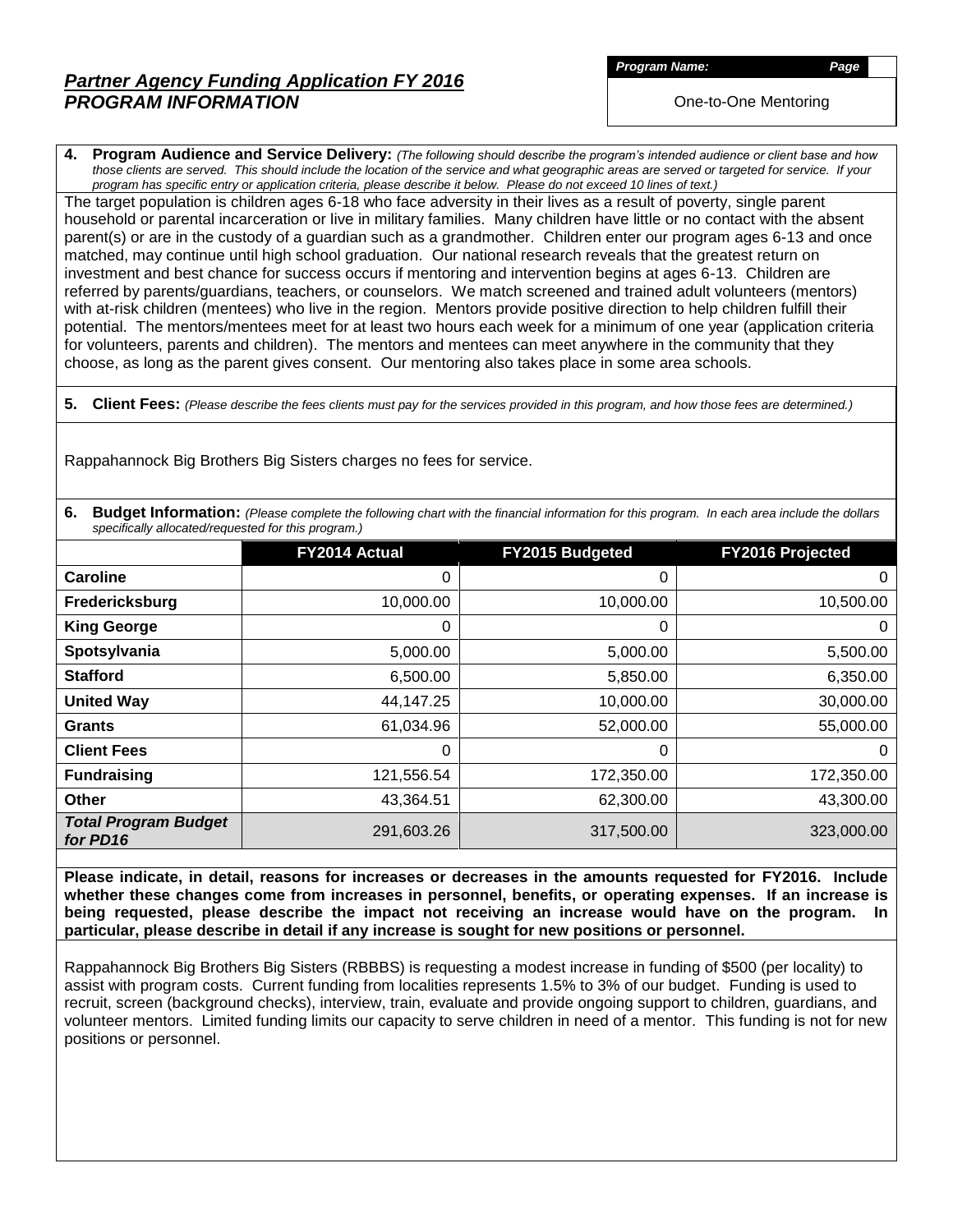# *Partner Agency Funding Application FY 2016 PROGRAM INFORMATION*

*Program Name: Page*

One-to-One Mentoring

|                | 7. Goals, Objectives, & Evaluation: (Please provide the following information regarding the goals and objectives for your program.<br>Space has been provided for two goals, with two objectives per goal. If your agency is funded by the United Way, please include a copy of your<br>Logic Model for this program as a supplemental attachment. Individual descriptions should not exceed 5 lines of text.) |
|----------------|----------------------------------------------------------------------------------------------------------------------------------------------------------------------------------------------------------------------------------------------------------------------------------------------------------------------------------------------------------------------------------------------------------------|
|                | <b>Program Goal 1:</b>                                                                                                                                                                                                                                                                                                                                                                                         |
|                | We will build strong relationships between mentors and mentees. The trusting relationship established through<br>mentoring will help the mentee cope with the adversity in their lives and act as a protective factor against future risk<br>behavior.                                                                                                                                                         |
|                |                                                                                                                                                                                                                                                                                                                                                                                                                |
|                | <b>Objectives:</b>                                                                                                                                                                                                                                                                                                                                                                                             |
| 1a.            | Mentees will develop trust and confidence in their mentors through consistent contact for a minimum of one year.<br>Mentees will show positive outcomes in the areas of closeness (attachment), importance (significant & beneficial<br>relationship) and safety.                                                                                                                                              |
| 1 <sub>b</sub> | Mentors will gain knowledge about mentoring for building a relationship with their mentees. Mentors will show<br>positive outcomes in the areas of confidence (to develop a beneficial relationship) and closeness (attachment).                                                                                                                                                                               |
|                | <b>Program Goal 2:</b>                                                                                                                                                                                                                                                                                                                                                                                         |
|                | As a result of the mentor/mentee relationship, mentees will show improvement in scholastic competence and academic<br>engagement. Mentees will demonstrate a more positive sense of what is possible for the future which will result in<br>graduating from high school and aspiring to attend college.                                                                                                        |
|                |                                                                                                                                                                                                                                                                                                                                                                                                                |
|                | Objectives:                                                                                                                                                                                                                                                                                                                                                                                                    |
| 2a.            | Mentees will show improvement in self-confidence as it relates to school and school work. Mentees will have a<br>positive increase in outcomes in the areas of scholastic competency.                                                                                                                                                                                                                          |
| 2b.            | Mentees will show improvement in educational expectations and in their outlook toward the future.                                                                                                                                                                                                                                                                                                              |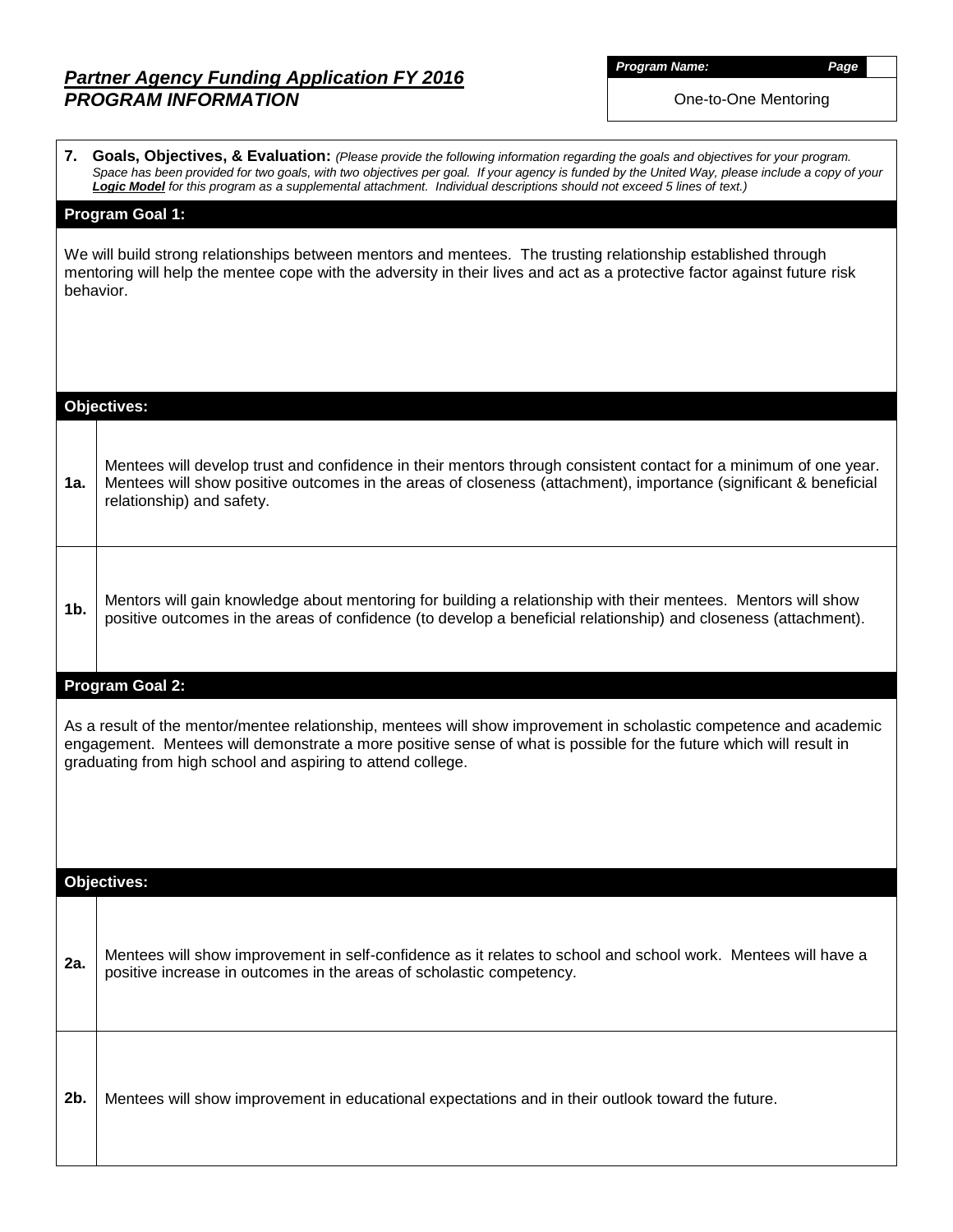*Program Name: Page*

One-to-One Mentoring

**Evaluation Method:** *(Please describe the method used to measure the above goals/objectives. Please do not exceed 10 lines of text.)*

Our mentoring program is evaluated through a variety of key performance metrics. Data is collected through the survey instruments of the Big Brothers Big Sisters of America – *Youth Outcome Survey (YOS)* and *Strength of Relationship Survey (SOR)* –and entered into the AIM (*Agency Information Management*) System. The SoR determines the strength of relationship between mentor and mentee. The YOS measures outcomes of the child. These instruments are predicated on research that trusting relationships build positive futures and that academic engagement reduces the school drop-out rate and risky behaviors. Data is also collected through the process of match support. Specific feedback/data from the child, guardian and volunteer informs our response to providing resources to them. Data also informs adjustment of program service delivery, staffing responsibilities, priorities, strategic plans, and budgeting. We work with each mentor and child's parent/guardian to evaluate progress and modify goals as needed, to ensure that each child's developmental needs are accurately identified and to ensure progress is being made.

#### **8. Outcome Data:** *(Please give the most recent outcome data for the objectives above. Indicate below what time period the data covers.)*

*Data Collection Period:* **July 1, 2013 to June 30, 2014**

#### **Objective 1a.**

Data collected by RBBBS indicates that mentees have consistent contact with their mentors for a minimum of one year. The Average Match Length (AML) is 21.4 months for community based matches. The results of the Youth (mentee) SoR survey show (on a five point scale with 5 as the best) that our program scores a 4.9 in closeness (feelings of emotional bond and attachment toward mentor), a 4.9 in importance (the significance of the relationship with the mentor), and a 4.8 in coping (assistance with problem solving, stress management and emotional support). The data shows positive increases between the results of the three month survey and the annual survey.

### **Objective 1b.**

The results of the Volunteer (mentor) SoR survey show (on a five point scale with 5 as the best) that our program scores a 4.6 in confidence (confidence as a mentor, perception of a compatible match, and mentee improvement) and a 4.6 in closeness (feeling of emotional attachment to the mentee). The data shows positive increases between the results of the three month survey and the annual survey.

### **Objective 2a.**

Our Youth Outcomes Survey assesses the mentee's confidence in doing his/her school work with higher levels of scholastic competence indicating better mental health and higher grades. The results of the YOS indicate a positive increase between the results of the three month survey and the annual survey in scholastic competency-from 2.8 to 2.9 (four point scale).

#### **Objective 2b.**

Our Youth Outcomes Survey includes questions regarding educational expectations and assesses the mentee's confidence in attending and graduating from high school and college. The results of the YOS indicate a positive increase between the results of the three month survey and the annual survey in educational expectations-from 3.5 to 3.7 (four point scale).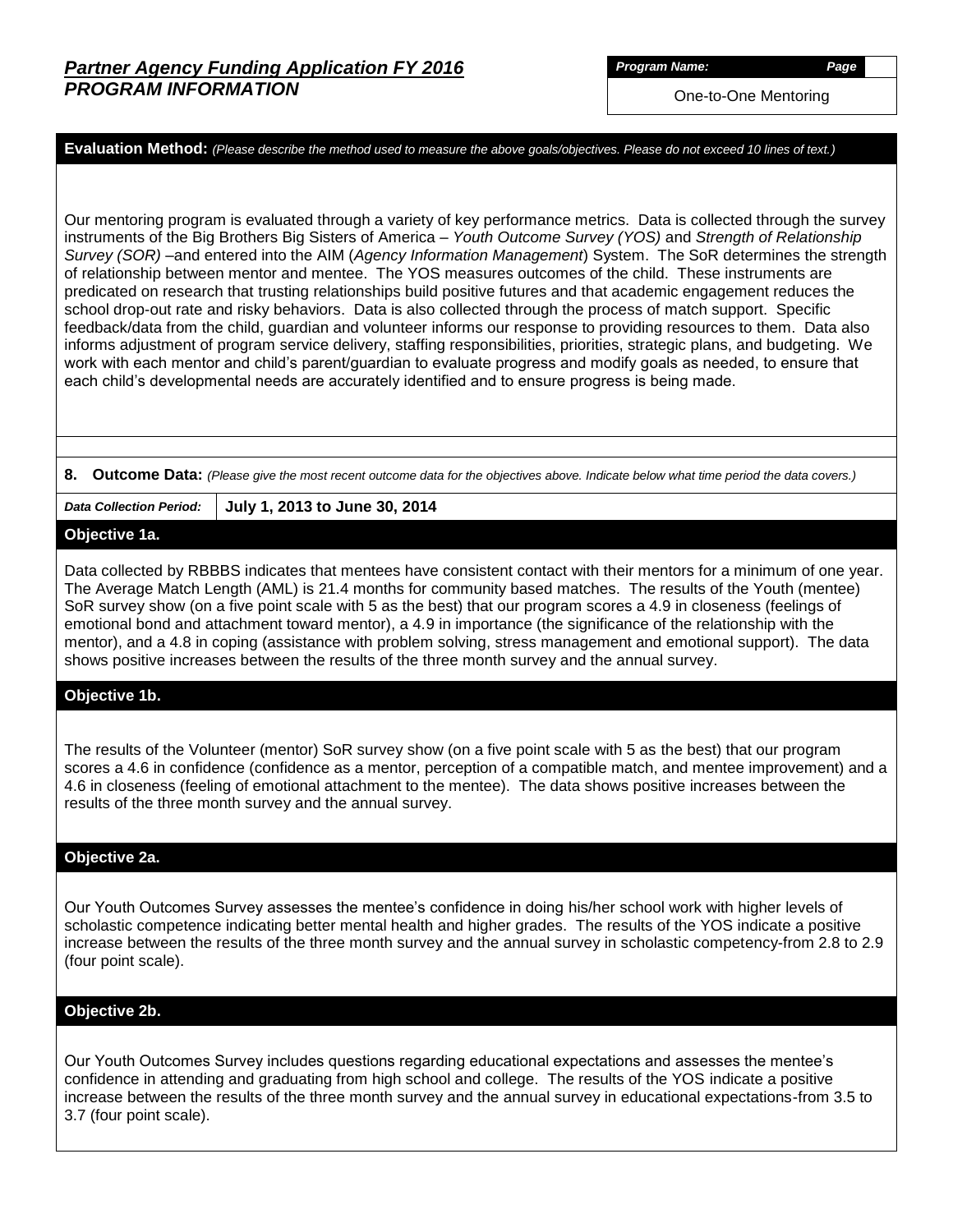## *Partner Agency Funding Application FY 2016 PROGRAM INFORMATION*

*Program Name: Page*

One-to-One Mentoring

**9. Program Goal Updates:** *(Please provide a brief description of the current status of your program goal(s), given your outcome data. For example, if reported data was well below the stated outcome measure, please indicate why you feel that is the case. Also, include how your outcome data will influence or modify the program for the upcoming fiscal year. These descriptions should not exceed 20 lines of text.)*

### **Program Goal 1:**

The Big Brother Big Sister mentoring model is structured to ensure strong relationships are created and maintained between mentors and mentees. Our requirements--of at least a year commitment from the child, their parent/guardian and the volunteer mentor, ongoing contact with a trained RBBBS staff member (Match Advocate), and measurement of outcomes--are in place in order to make a meaningful impact on the child's life. Data collected from July 1, 2013 to June 30, 2014 indicates that our program is an effective prevention tool as it helps children cope with the adversity in their lives in a positive way. The avoidance of risky behavior is one of our specific strategic outcomes and as such we are committed to training our mentors on how to assist mentees with problem solving. Even with positive program outcomes, we continually strive to improve our program and benefit from the research conducted by our national office. The national Youth Outcomes Survey results released in 2013 indicated that 94% of youth in our programs showed positive outcomes in avoidance of risky behavior. Our data collection and process for creating evaluation reports for localities is administered through a national database of which we are part called Agency Information Management (AIM). Our trained staff of "Match Advocates" collects survey data from mentors, mentees and parents during regularly scheduled interviews and enters it into AIM. AIM is a key component of our strategy to build strong relationships between mentors and mentees. AIM provides the tools necessary to monitor and improve performance and document outcomes and impact. AIM allows us to examine data on a daily basis and adjust our overall program as well as tailoring support to the individual needs of the child by focusing on problems as they occur.

### **Program Goal 2:**

 Big Brothers Big Sisters utilizes the latest research on improving academic achievement. Our program has been reviewed by prevention experts and identified as a best practice national model program. The data collected from July 1, 2013 to June 30, 2014 indicates that children benefit from our program and show increases in their confidence as it relates to school work and their expectations for educational achievement. Our YOS survey specifically asks children about their likelihood of graduating from high school and attending college. Educational success is one of our specific strategic outcomes and as such we are committed to creating the attachment that leads to achievement. Even with positive program outcomes, we continually strive to improve our program and benefit from the research conducted by our national office. The national Youth Outcomes Survey Report released in 2013 indicated that 85% of youth in our programs showed positive outcomes in educational expectation. The Report stated "The largest differences for the mentees when compared to unmatched youth were in the areas of social acceptance; which research ties to grade retention, school engagement, and perceived scholastic competence; a measure linked to grades and test scores." Our data collection and process for creating evaluation reports for localities is administered through a national database of which we are part called Agency Information Management (AIM). Our trained staff of "Match Advocates" collects survey data from mentors, mentees and parents during regularly scheduled interviews and enters it into AIM. AIM provides the tools necessary to monitor and improve performance and document outcomes and impact. AIM allows us to examine data on a daily basis and adjust our overall program as well as tailoring support to the individual needs of the child by focusing on problems as they occur. It is not only statistics that prove to us that we are making a difference in academic achievement and aspirations, it is the stories we hear from mentors about keeping their mentees on track to pass the Standards of Learning or taking them on college visits and explaining the process of applying to college.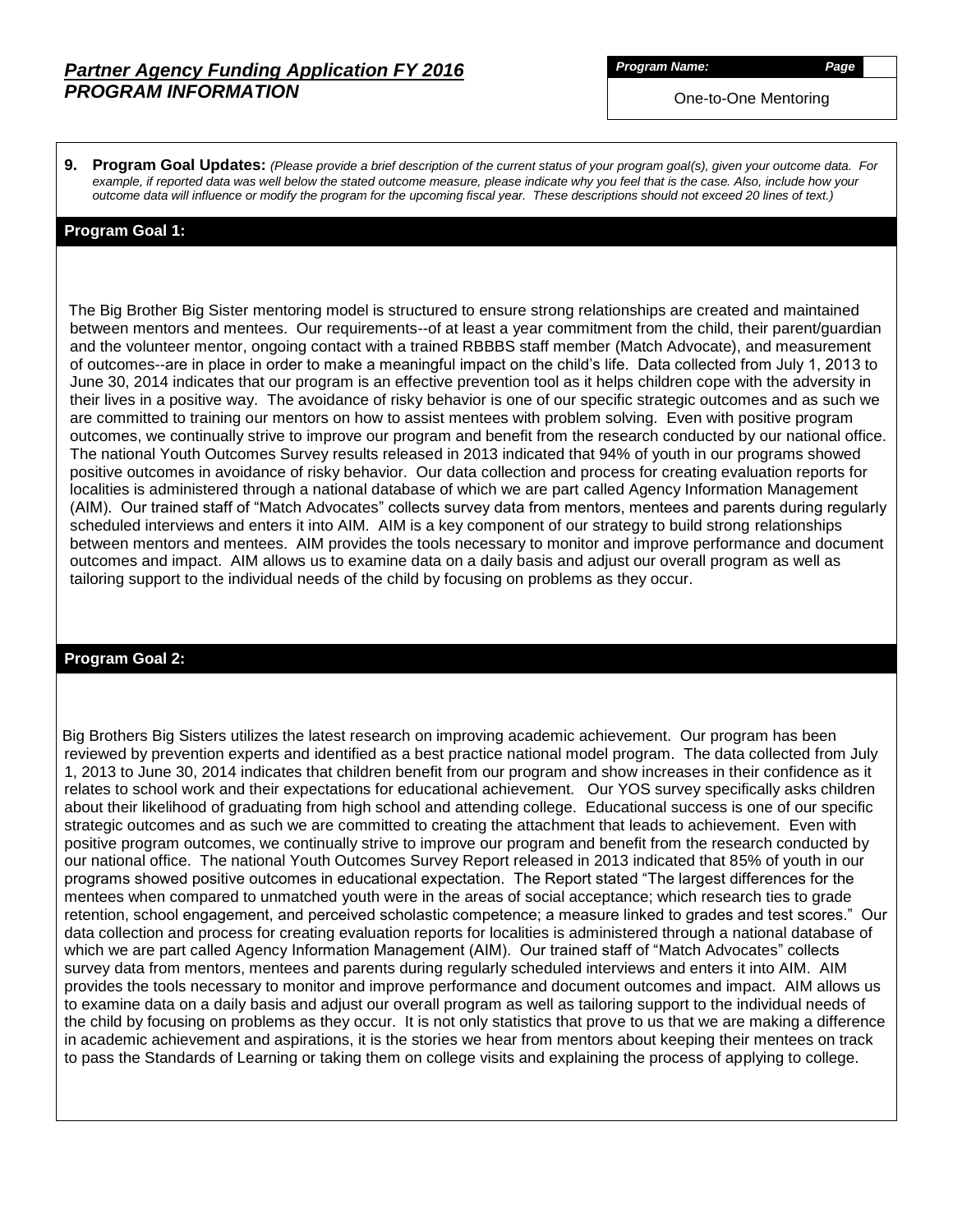One-to-One Mentoring

**10. Community Impact:** *(Please provide at least two examples of how your services have impacted members of our community. This description should not exceed 20 lines of text.)*

1. Five years ago, Eric's mother contacted RBBBS to find a mentor for her son since she is a single mother. Eric (7 years old) was timid, not confident, found it hard to make friends and was hesitant to try new activities. Eric was matched with Big Brother Greg who took him to cultural and sporting events, taught him to garden and cook, participated in community service activities, helped with school projects and spent time focusing on how to get along with others. This has made Eric open minded and comfortable interacting with people of all races and religions. Greg encourages Eric to be the best at whatever he participates in. Eric has received character and honor roll awards and is a stellar basketball player. Eric is optimistic about the bright future ahead of him. Eric's mother is pleased with the support services received from RBBBS and Big Brother Greg and says "*Greg has given Eric the constant, positive influence that young boys need during these formative years. To know that Eric has another dependable, caring adult in his life is the most important part of the program. Greg's guidance has helped Eric be accountable as a young man."*

*2.* Two years ago, we matched a UMW student (Samantha) with an elementary school girl (Jessica) identified by a school counselor as needing a positive role model. Each week they would go over homework and talk about social situations. When Little Sister Jessica went on to middle school, it was a difficult transition and she has benefitted from the support and encouragement of her mentor. She knows that she has someone she can trust to help her navigate the nuances of middle school. Jessica had a difficult time with the middle school curriculum and required after school tutoring sessions. In addition to their regularly scheduled mentor meetings, Big Sister Samantha attended the tutoring sessions along with Jessica and provided that extra boost of confidence Jessica needed to stick to the program and improve her academic performance. Jessica has grown in her self-confidence and knows her Big Sister will be there for her. Our mentoring program provides children with an opportunity to build a relationship with a caring adult and form an attachment to school and learning that will lead to graduation from high school.

**11. Collaborative Impact:** (Please describe how the community would be impacted if your agency were dissolved or merged with another partner agency. This description should not exceed 20 lines of text.)

If our agency were to be dissolved, there would not be a one-to-one mentoring program with the specific, measurable outcomes of educational success, avoidance of risky behavior and improved social competency. When parents, school counselors and teachers contact our organization they are desperately seeking mentors for children that they think will make negative choices or not make educational progress without positive guidance. When children do not have positive adult role models, they are more likely to engage in the risky behavior of their peers or the negative adult role models in their lives. Without our prevention program, there would be a greater need for higher cost intervention programs for children after they have engaged in negative actions. Our community needs to have all children succeed. We cannot afford economically or otherwise to have them fail. There is a real dollar cost to the individual child and to the community if they fail i.e. loss of income tax revenue, increased law enforcement costs, and increased social service costs.

Our program would not be merged with another partner agency because we are a nationally affiliated program with a specific mentoring model with national Standards of Practice unlike any other agency in our region.